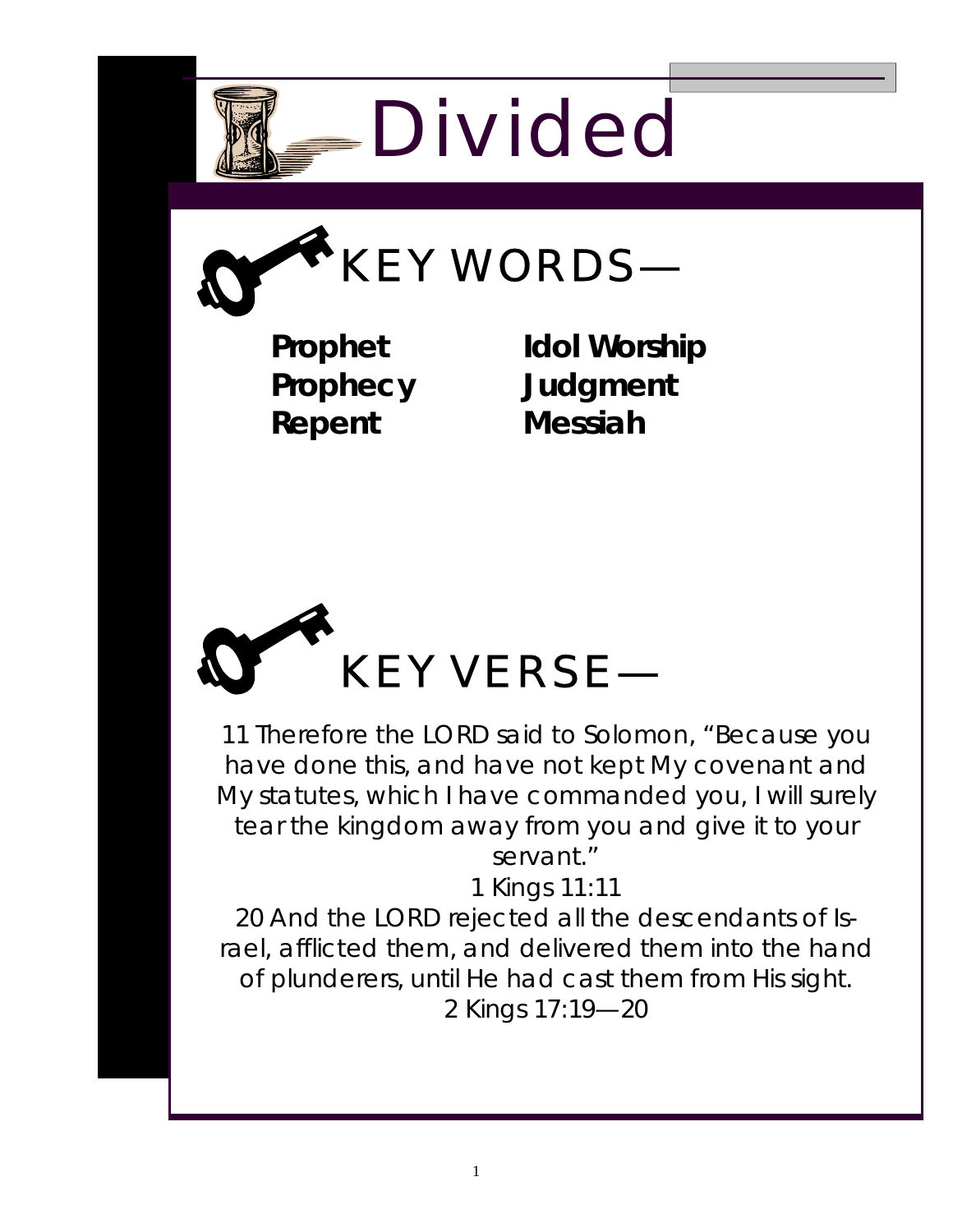### DIVIDED—Essential Knowledge and Skills



## Kings of Judah:<br>Rehoboam

Abijah (Abijam) Asa **Jehoshaphat** Jehoram Ahaziah Athaliah (Queen) Joash Amaziah Azariah Jotham Ahaz Hezekiah Manasseh Amon Josiah Jehoahaz Jehoikim **Jechoiachin** Zedekiah

# **Major Prophets:**<br>Isaiah

Jeremiah Ezekiel Daniel

## **Minor Prophets:**<br>Hosea

Joel Amos Obadiah Jonah Micah Nahum Habakkuk Zephaniah Haggai Zechariah Malachi

#### DEFINITIONS:

"Prophet," "Prophecy," "Repent," "Judgment," and "Messiah."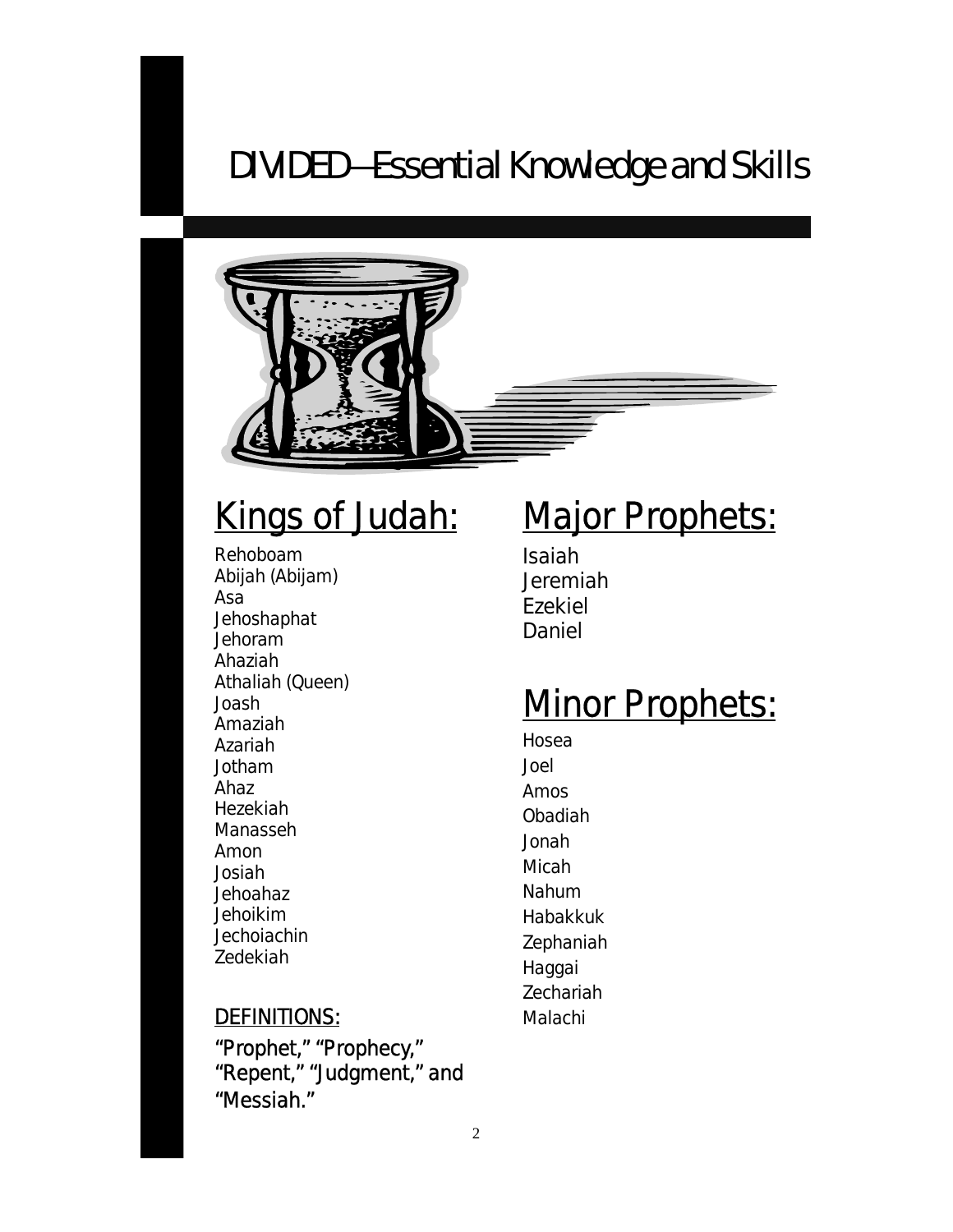# **Timel ine Tal k-Divided**



- **D** ivided Kingdom
	- I dol Worship Increases
- V il e and Sinful People
	- I saiah Prophecied
- **D** isobedient to God
- E lijah and Elisha
- **D** comed for Destruction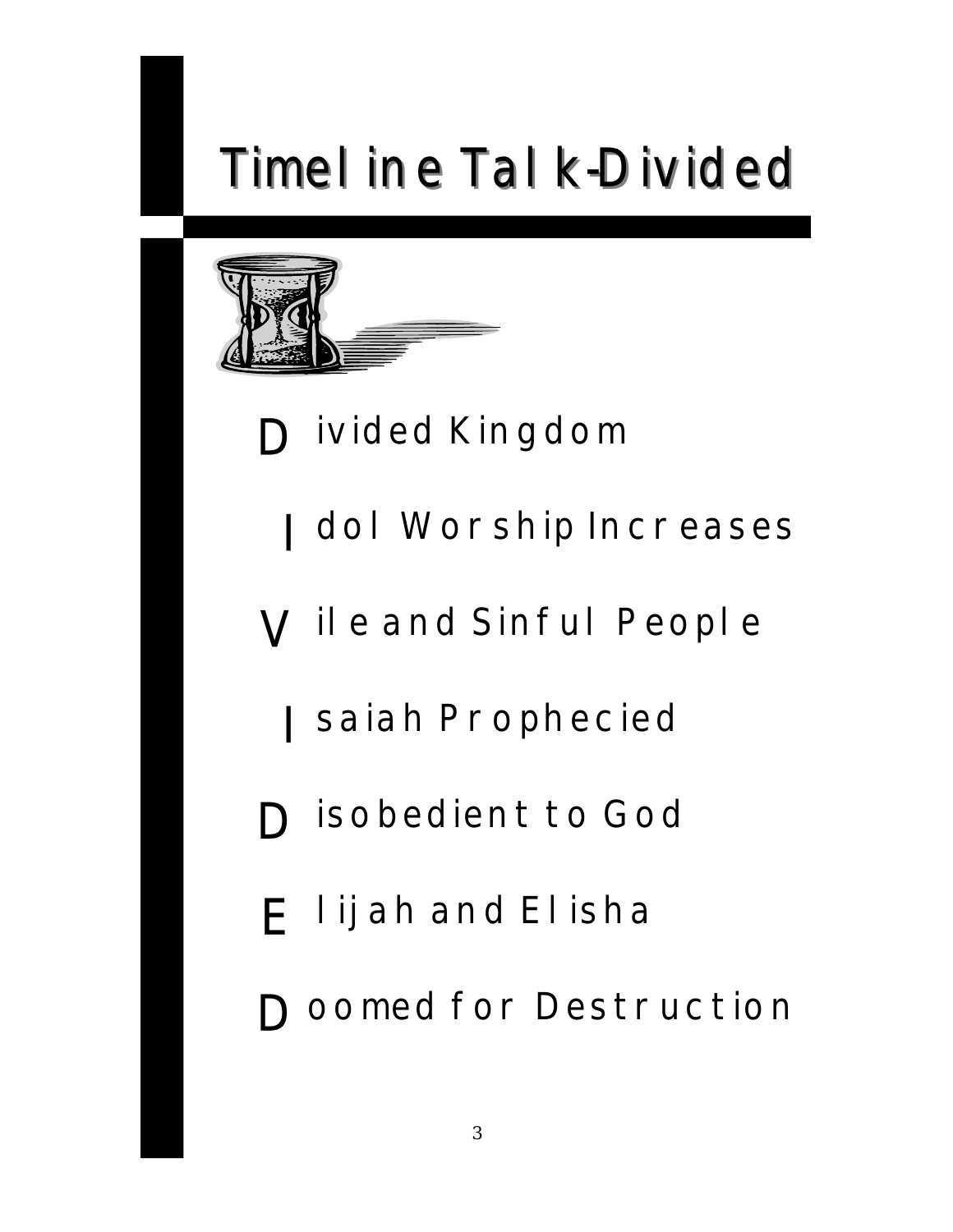

After Solomon's death, God divided the kingdom into two parts—Israel in the north and Judah in the south.



*TWO KINGDOMS FOR GOD'S PEOPLE* 

#### ISRAEL—NORTHERN KINGDOM:

I

Israel continued to fall away from God and the Law of Moses. The northern kingdom was led by evil kings such as Ahab.



*AHAB AND JEZEBEL*

Prophets, Elijah and Elisha tried to warn the kings to obey.



*ELIJAH AND ELISHA* 

Because of disobedience, God sent the Assyrians to destroy the northern kingdom of Israel.



#### JUDAH—SOUTHERN KINGDOM:

Judah is led by some good kings: Asa, Jehoshaphat, Joash, Hezekiah and Josiah.

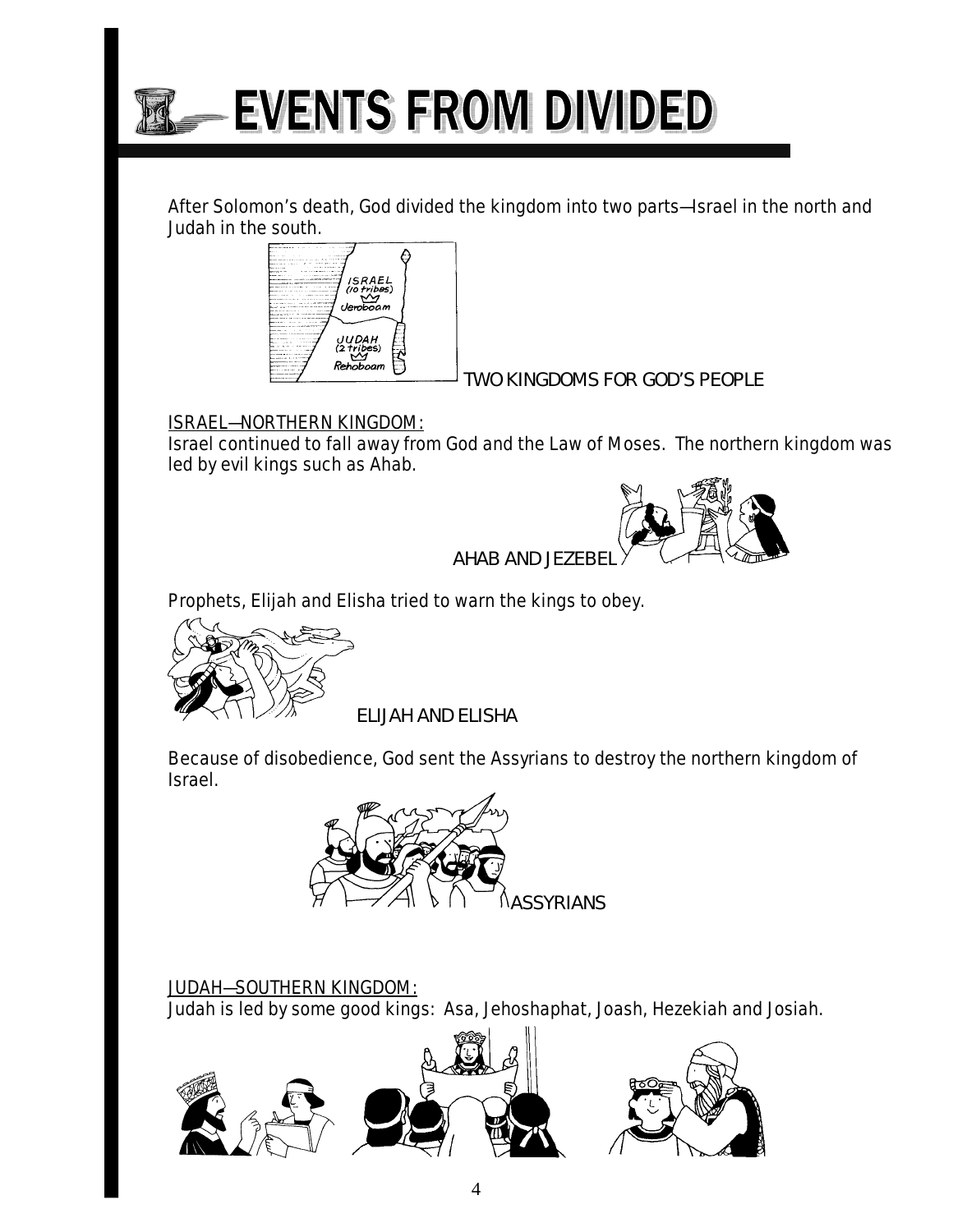In Judah there were also bad kings who disobeyed God, such as Manasseh.

God sent many prophets to warn the people, such as Isaiah and Jeremiah.



God sent King Nebuchadnezzar and the Babylonians to destroy Jerusalem, the temple and the nation of Judah.

*SEIGE OF JERUSALEM* 

A remnant of Judah was saved by God and taken into captivity in the city of Babylon.



 *CITY OF BABYLON*

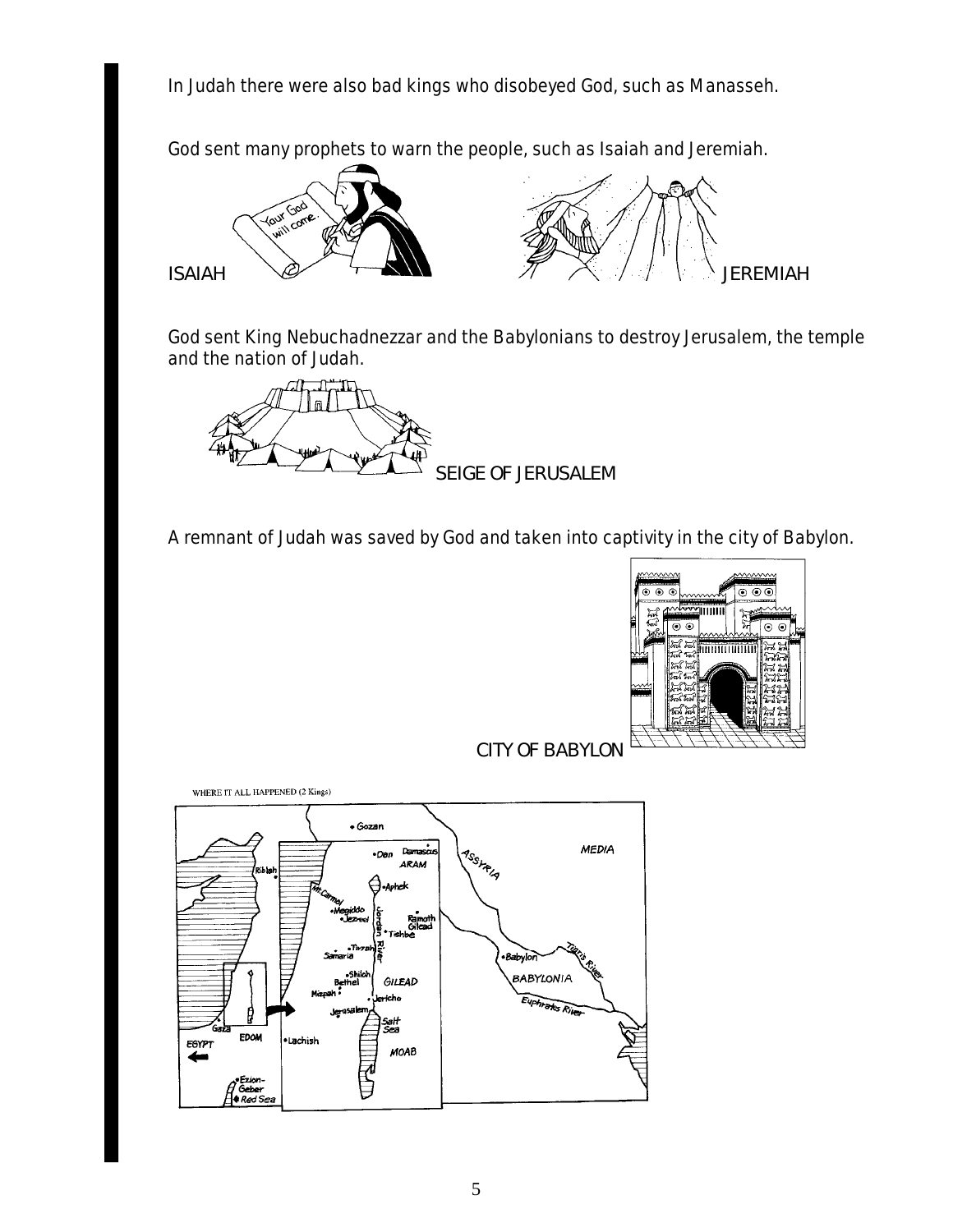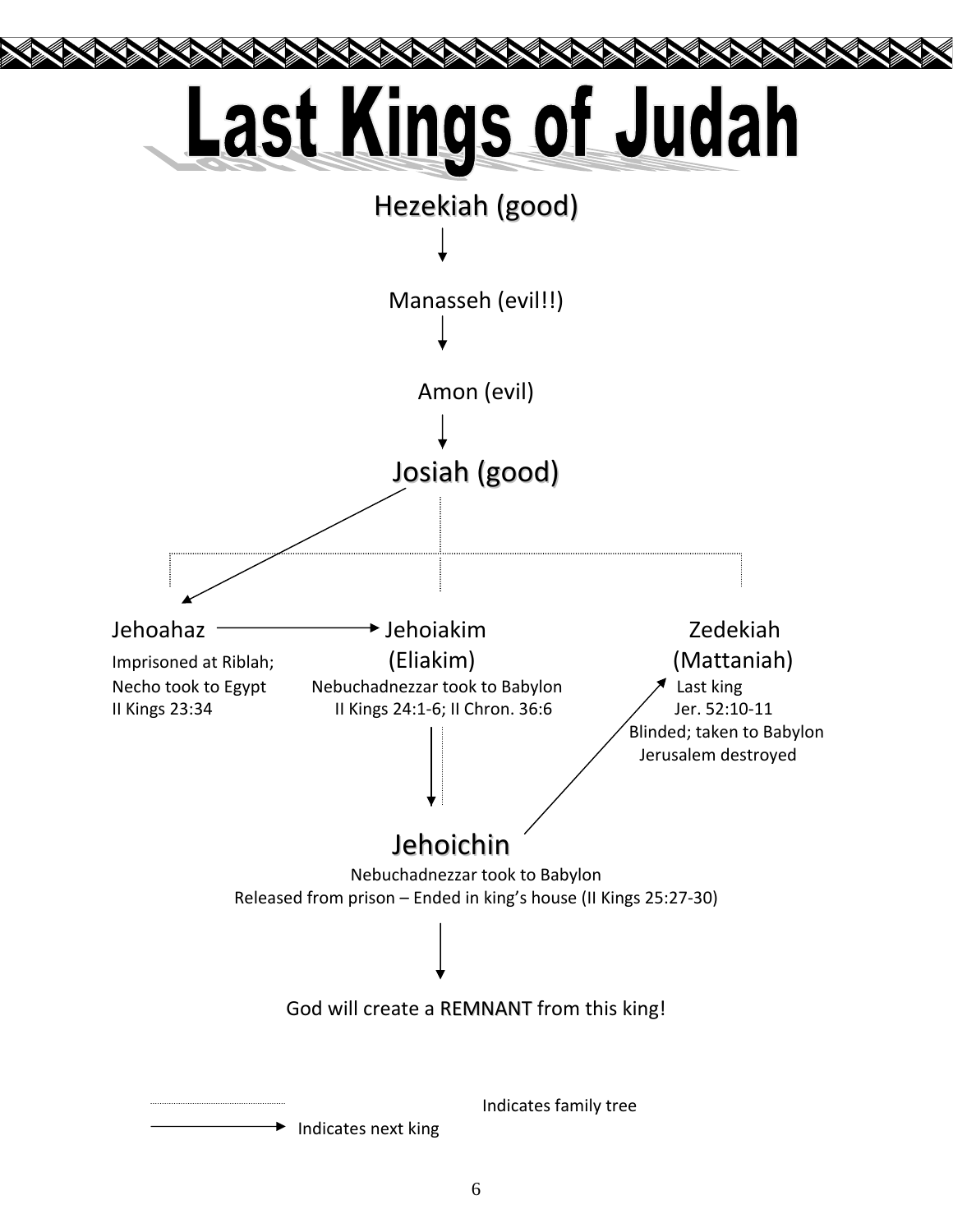

- Nahum:
	- To whom did Nahum preach?
	- About what year did he preach?
	- What was his message from God to the people?
	- During which king's reign?



### $Z$ ephaniah:

- To whom did Zephaniah preach?
- About what year did he preach?
- What was his message from God to the people?
- During which king's reign?



### Jeremiah:

- To whom did Jeremiah preach?
- About what years did he preach?
- What were his messages from God to the people?
- During which kings' reigns?

### "The Lord is in His holy temple. Let all the earth keep silence before Him."

~Habakkuk 2:20